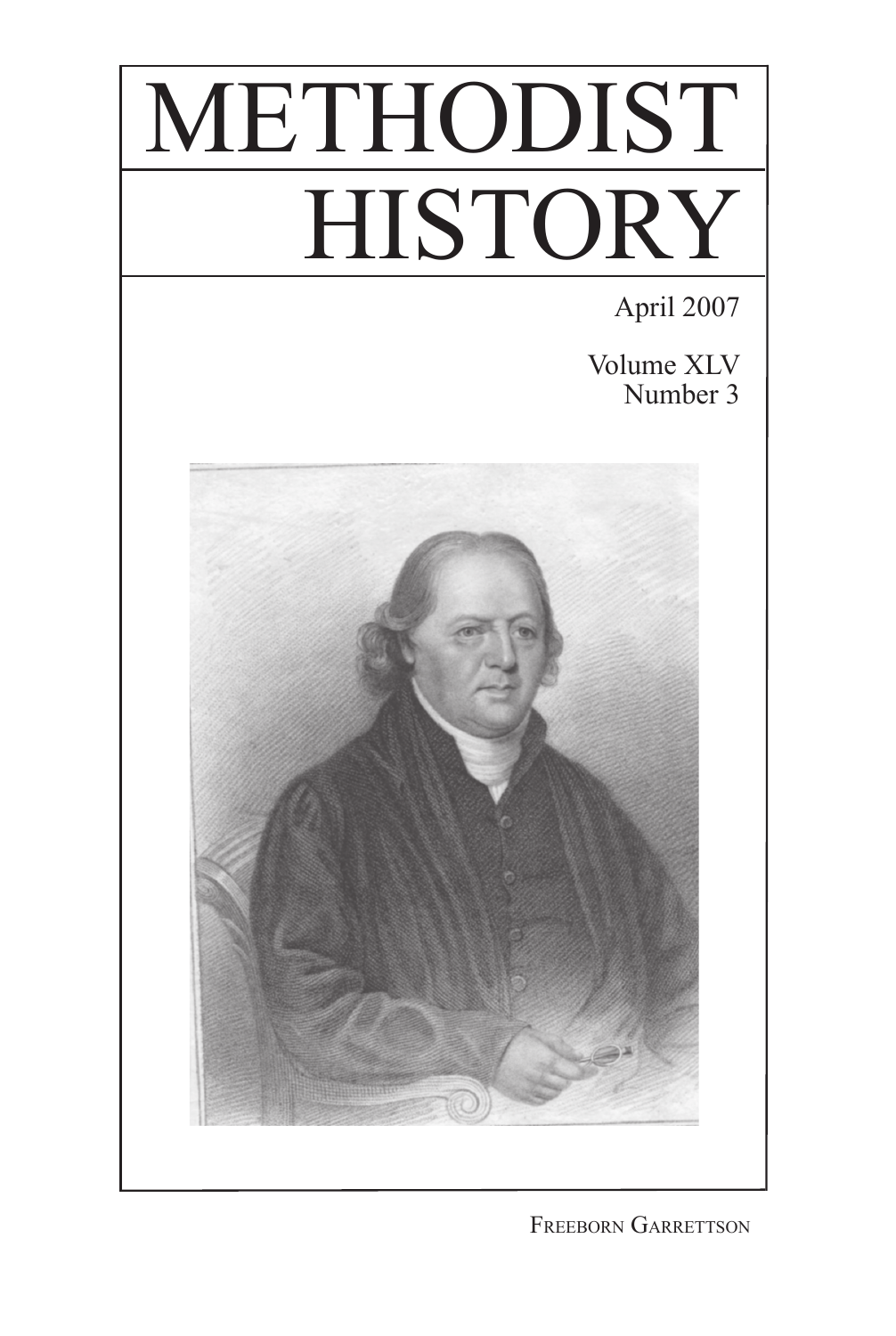

## **EDITORIAL BOARD**

Kenneth E. Rowe

Douglas Strong

Anne S. Wimberly

Stephen Yale

Charles Yrigoyen, Jr.

*Cover: Freeborn Garrettson (1752-1827), circuit rider, native born, and one of the principal founders of the Methodist Episcopal Church. See the article beginning on page 155. Photo courtesy of Drew University.*

METHODIST HISTORY (ISSN 0026-1238) is published quarterly for \$20.00 per year by the General Commission on Archives and History of The United Methodist Church, 36 Madison Avenue, Madison, NJ 07940. Printed in the U.S.A. Back issues are available.

Second-class postage paid at Madison, NJ. POSTMASTER: Send address changes to METH-ODIST HISTORY, P.O. Box 127, Madison, NJ 07940 or email mmerkel@gcah.org.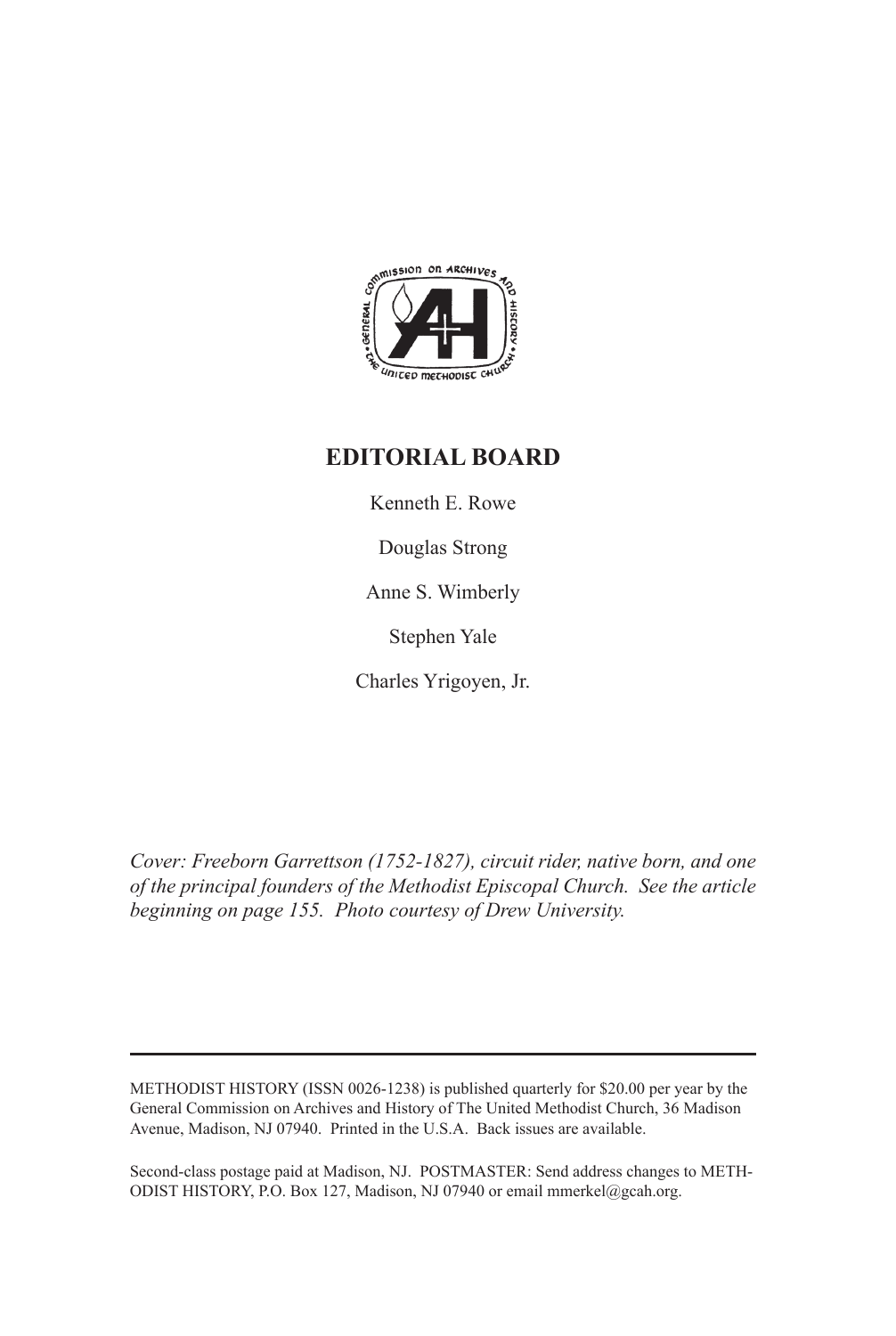## METHODIST HISTORY

Robert J. Williams, Editor Michelle Merkel-Brunskill, Assistant Editor

| <b>VOLUME XLV</b>                          | <b>APRIL 2007</b>                                                                                                                                                                                    | NUMBER 3   |
|--------------------------------------------|------------------------------------------------------------------------------------------------------------------------------------------------------------------------------------------------------|------------|
| <b>CONTENTS</b>                            |                                                                                                                                                                                                      |            |
|                                            |                                                                                                                                                                                                      | 138        |
|                                            |                                                                                                                                                                                                      | 139        |
| United Methodist History of Mission Series | by Norman E. Thomas $\ldots \ldots \ldots \ldots \ldots \ldots \ldots \ldots \ldots$                                                                                                                 | 140        |
| Freeborn Garrettson                        | Social Staus in Early American Methodism: The Case of                                                                                                                                                | 155        |
|                                            | All in Raptures: The Spirituality of Sarah Anderson Jones<br>by Rhonda D. Hartweg                                                                                                                    | 166        |
| in Pre-1949 China                          | Methodist-Chinese Friendship: Mr. & Mrs. John A. Pilley                                                                                                                                              | 180        |
|                                            | DISCOVERY edited by Kenneth E. Rowe                                                                                                                                                                  | 190        |
|                                            |                                                                                                                                                                                                      | 194<br>197 |
|                                            | Minutes of the 2006 Annual Meeting of the Historical Society<br>of The United Methodist Church                                                                                                       | 198        |
|                                            | Copyright 2007, General Commission on Archives and History,<br>The United Methodist Church                                                                                                           |            |
|                                            | Methodist History is included in<br>Religious Index One: Periodicals,<br>Religious and Theological Abstracts,<br>Historical Abstracts and America: History and Life<br><b>ATLA Religion Database</b> |            |

Manuscripts submitted for publication and all other correspondence should be addressed to Editor: METHODIST HISTORY, P.O. Box 127, Madison, NJ 07940. Prospective authors are advised to write for guidleines or visit www.gcah.org.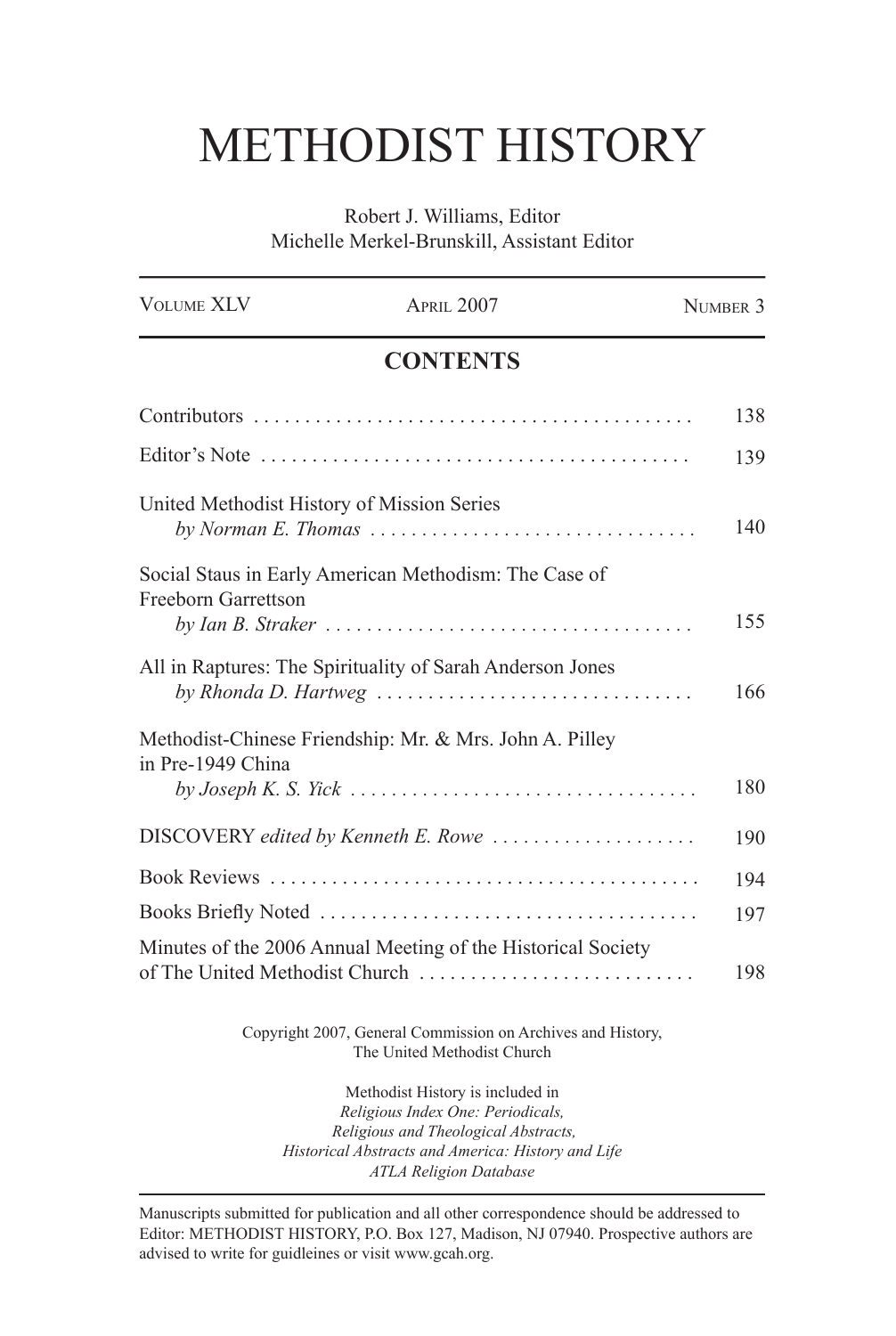### **CONTRIBUTORS**

NORMAN E. THOMAS is Professor Emeritus of World Christianity at United Theological Seminary in Dayton, Ohio. A graduate of Yale University (A.B., M. Div.) and Boston University (Ph.D.), he served as a missionary to Rhodesia/Zimbabwe and Zambia (1961-1976) and as a staff member of the United Methodist Board of Global Ministries.

Ian B. Straker is Assistant Professor of Church History at Howard University School of Divinity, Washington, DC. Educated at Yale University (A.B.) and Yale Divinity School (M.Div.), he is currently a Ph.D. candidate at Princeton University. His research interests include African-American religious history and West African religions.

Rhonda D. Hartweg is Pastor of the Pelham United Methodist Church, Pelham, North Carolina. She is a Ph.D. candidate at the London School of Theology and received the research grant from the General Commission on Archives and History for women in Methodist history.

Joseph K. S. Yick is Professor of History and Honorary Professor of International Studies at Texas State University-San Marcos. He received his B.A. from the University of Texas-Austin, and M.A. and Ph.D. from the University of California-Santa Barbara. He is the author of *Making Urban Revolution in China: The CCP-GMD Struggle for Beiping-Tianjin, 1945- 1949*.

KENNETH E. ROWE is Professor of Church History, Emeritus, and former Methodist Librarian at Drew University, Madison, New Jersey.